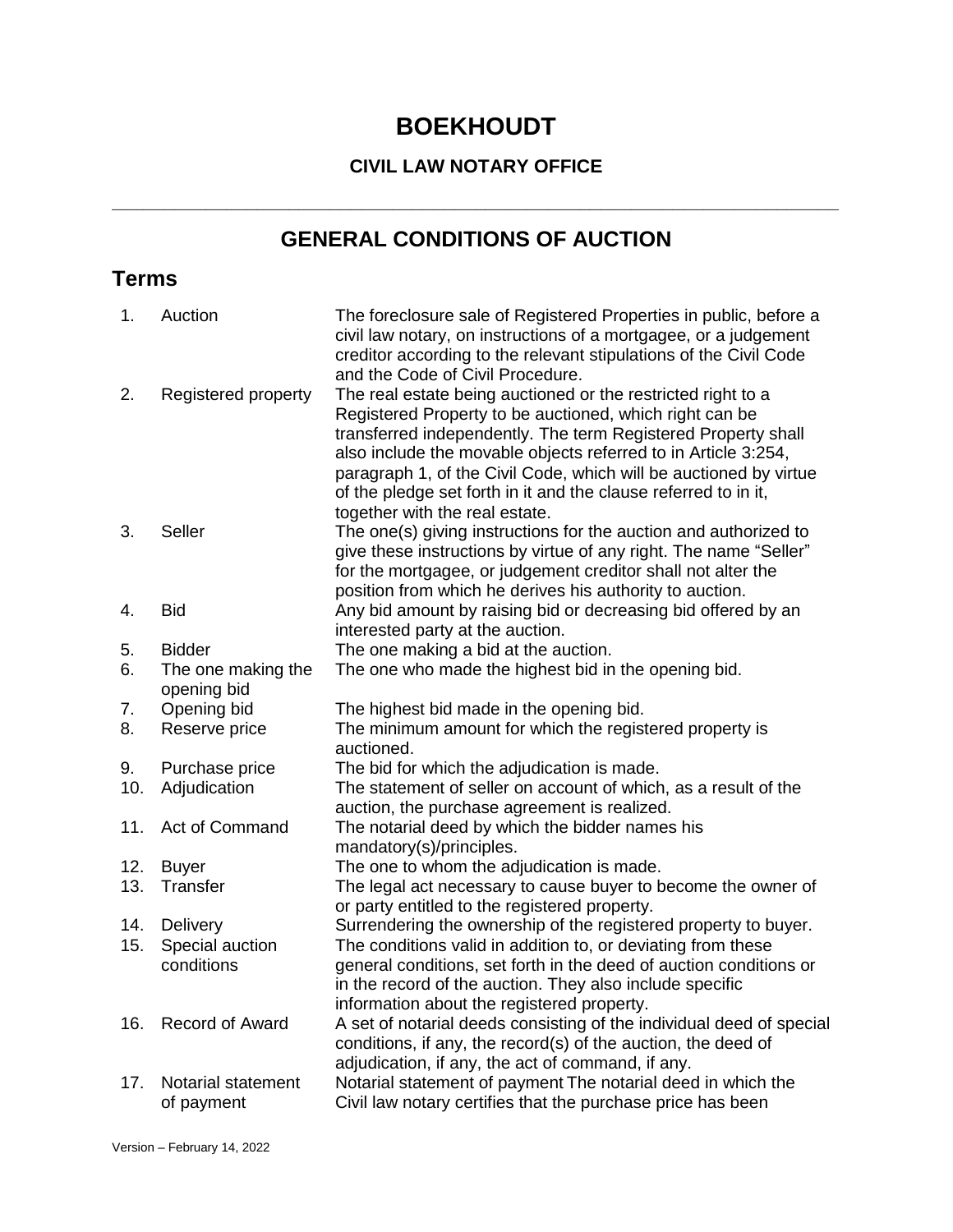received or in which seller grants discharge for the purchase price.

# **Description of the Registered Property**

Article 1

- 1. Seller is obligated to describe the Registered Property in the special auction conditions in the manner customary in legal transactions, if possible while stating or referring to these specifics that also determine the substance of the ownership or the right, respectively, as offered at the auction.
- 2. The description of a restricted right shall also contain at least the statement of or reference to:
	- the deed of creation and deeds of amendment or supplement, if any, recorded later in the public registers;
	- the general conditions declared to be applicable to this right, if any;
	- the prevailing designated use of the right under civil law;
	- the prevailing compensation due, whether or not periodically, on account of this right, and the possibility of review hereof, if any; and
	- the duration of this right and the possibility of premature termination and renewal, if any.
- 3. The description of a condominium shall also contain at least the statement of or reference to:
	- the applicable property division regulations; and
	- the contribution due, whether or not periodically, stated by the Board of the Owners' Association.

## **Organization of the Auction**

- 1. The organization, preparation, and entire execution of the auction shall be in the hands of the civil law notary.
- 2. The civil law notary shall announce the auction and the auction conditions.
- 3. The civil law notary shall notify the interested parties, if requested, before the bidding starts, the best she can of the taxes, expenses, and charges for Buyer's account.
- 4. The civil law notary is authorized during the session, also without stating reasons:
	- not to recognize a bid as such;
	- to preclude one or more interested parties from the auction;
	- at the opening bid, to resume the auction at the bid before last, to proceed to bidding by descending price again, to cancel or interrupt the auction;
	- to take other measures necessary in her opinion.
- 5. The civil law notary shall determine whether such a mistake was made when the bid was made that, in her opinion, the bidder cannot be held to his bid.
- 6. The notary's opinion on anything occurring during the auction and the interpretation or application of the auction conditions during the session shall be decisive – by way of binding ruling.
- 7. The parties involved in the auction shall elect domicile at the offices of the civil law notary for anything related to the auction.
- 8. If, in accordance with the law, private bids are made to the civil law notary, she shall promptly send a copy of the document showing this bid to Seller and the owner of or the party entitled to the Registered Property.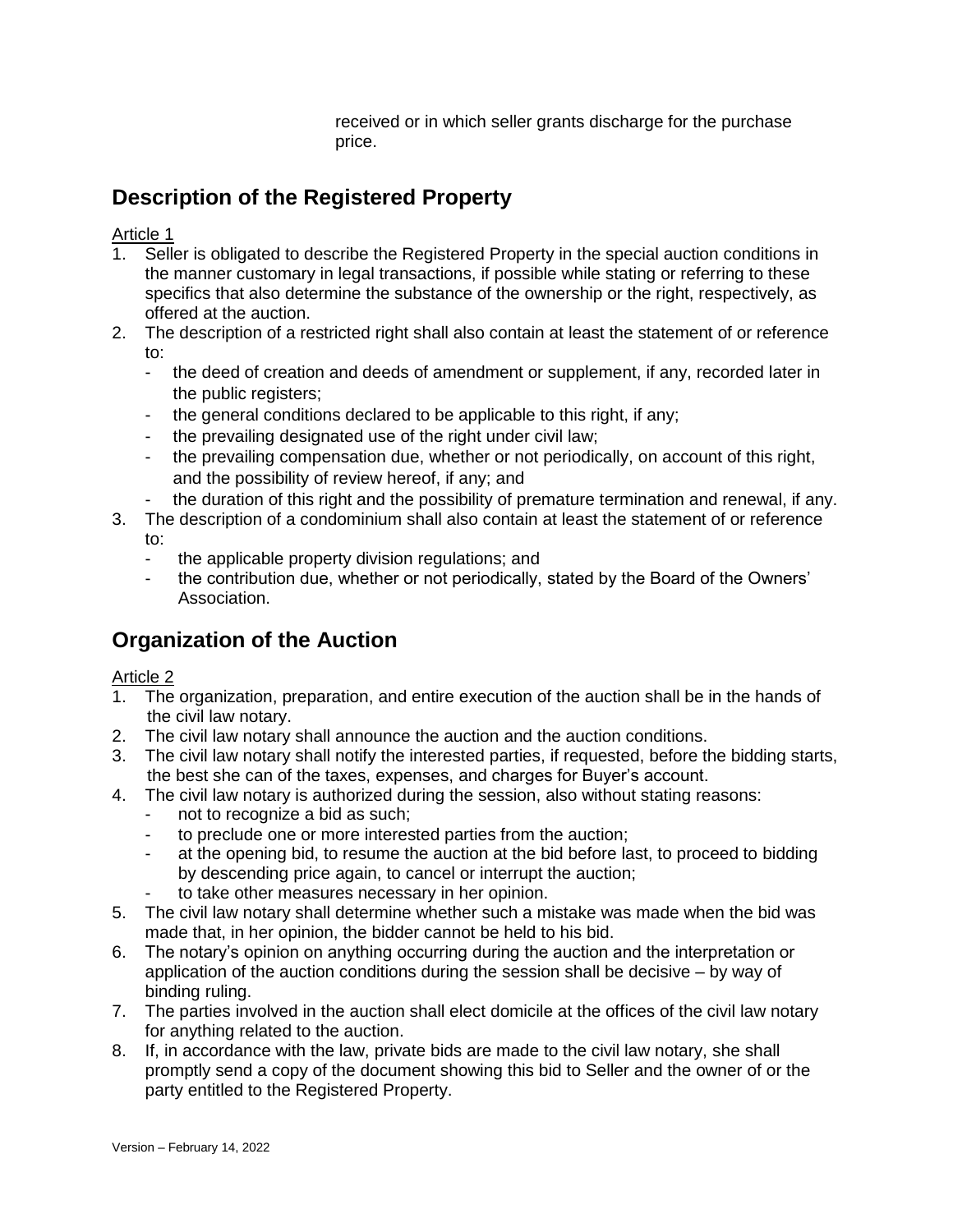## **Auction Method**

#### Article 3

- 1. The auction shall take place in two phases:
	- the first, the opening bid, by sale to the highest bidder;
	- the second by descending bid.

This is done successively in one session, unless the special auction conditions deviate from it. If statutory provisions prevailing at the time of the auction or the legal precedents prevailing at that time permit it, the above may be deviated

- 2. Bidding by sale to the highest bidder shall take place openly in a clearly visible manner. Whether or not an opening bid is used shall be exclusively at Seller's discretion.
- 3. Bidding by descending price shall take place orally by calling the word "mine" when the amount is called by the auctioneer.
- 4. If several persons make the highest bid simultaneously, supplementary sale to the highest bidder shall promptly take place between them. If aforementioned persons do not bid in this supplementary bidding, the highest bidder shall be designated by lot in the session before the civil law notary.
- 5. The highest bid shall be the amount of the bid by descending price or the sum of that amount and the opening bid. The amount of the bid by descending price shall be higher than the opening bid. If no bidding by descending price takes place, the opening bid shall count as the highest bid.
- 6. If Seller auctions several Registered Properties, he may offer them either individually or in one or more combinations in the bidding by descending price, provided that the intention to do so has been announced at the start of the second bidding phase at the latest.

### **Bid**

#### Article 4

- 1. Each bid shall be unconditional, irrevocable and without any reservation.
- 2. If several persons jointly make a bid or buy jointly, they shall be jointly and severally bound with regard to the obligations they are under by virtue of the auction.
- 3. A bid shall no longer by in force as soon as:
	- a higher bid has been made, unless that bid is rejected during the session before the record of the auction is made up;
	- it has been established that no adjudication is made; or
	- the auction is cancelled.

However, the highest opening bid shall remain in force until the end of the deliberation, unless adjudication is made to another person earlier, or it has been established that no adjudication is made. The same shall also apply to the highest bids on lots in case of an auction of combinations.

# **Bidding for a Third Party**

- 1. The one who makes a bid at the auction shall be deemed to be the bidder, also if he states not to have made the bid for himself, unless the civil law notary decides otherwise.
- 2. Each bidder shall have the right, also without explicitly having reserved this right, to state in accordance with the provision in paragraph 3 hereinafter that he has made the bid on behalf of one or more third parties, which third party/parties shall be named "represented party" hereinafter.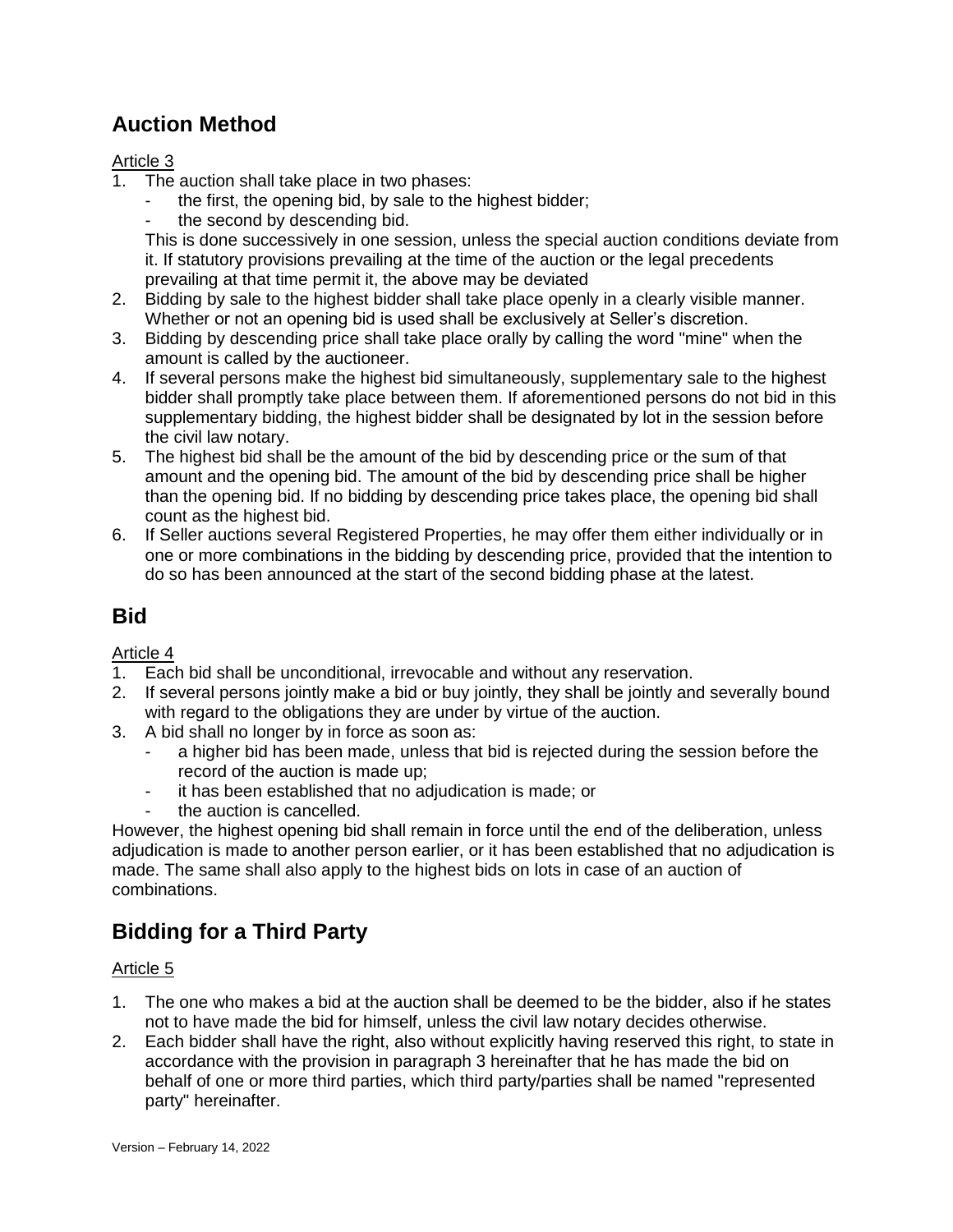- 3. This statement shall be made by the bidder to the civil law notary before payment of the purchase price, but six (6) days after adjudication at the latest and shall be confirmed by the represented party in writing. This statement and confirmation shall be evidenced by the record of the auction or by an instrument of mandate to be drawn up by the civil law notary, on account of which the represented party acquires the rights and obligations by virtue of the auction, as if he has made the bid himself, without prejudice to the provision in paragraph 4 hereinafter.
- 4. In addition to the represented party, the bidder shall be jointly and severally bound for compliance with Buyer's obligations by virtue of the auction. If the bidder, in the event that the represented party is in default, pays the purchase price entirely for his account, he shall be deemed to have concluded the purchase agreement for himself, in which case the transfer of the Registered Property shall be made to him, and he shall be granted discharge. All this shall be evidenced by the notarial certificate of payment. This paragraph shall not affect the rights the bidder can exercise towards the represented party, if any.
- 5. The provisions in the preceding paragraphs shall also be valid for the person who declares to bid as authorized party or body of a legal entity with the power of representation, unless it concerns a public corporate body and the one who has made the bid declares and proves to the civil law notary during the session to act on behalf of this body, in which case this body shall be deemed the bidder.

### **Several Sellers**

#### Article 6

- 1. If the auction takes place on instructions of several Sellers, they shall jointly be deemed one Seller. They shall be jointly and severally bound with regard to the obligations originating from the auction and the instructions for the auction.
- 2. The instructions for the auction, which shall be given in writing, shall show who of the Sellers is authorized on behalf of the others to make all decisions related to the auction, including that of whether or not to adjudicate and cancel.

### **Opening Bid Premium**

#### Article 7

- 1. The one making the opening bid shall not be entitled to an opening bid premium in the amount of one percent (1%) of his opening bid, unless the Special Auction Conditions stipulate otherwise.
- 2. The civil law notary shall pay the one making the opening bid the opening bid premium (if applicable) as soon as this can be paid from the moneys deposited with the civil law notary, unless the one making the opening bid is the Buyer, in which case the opening bid premium shall be set off against the purchase price.
- 3. If the auction is not continued after the opening bid, the right to the opening bid premium (if applicable) remains and will be settled with the amount that seller is due.

## **Adjudication, Deliberation, Non-adjudication**

#### Article 8

1. The purchase agreement in pursuance of the auction shall be realized by the adjudication. The transfer shall be realized by recording the record of award in the public registers, while simultaneously the notarial certificate of payment has to be submitted for registration.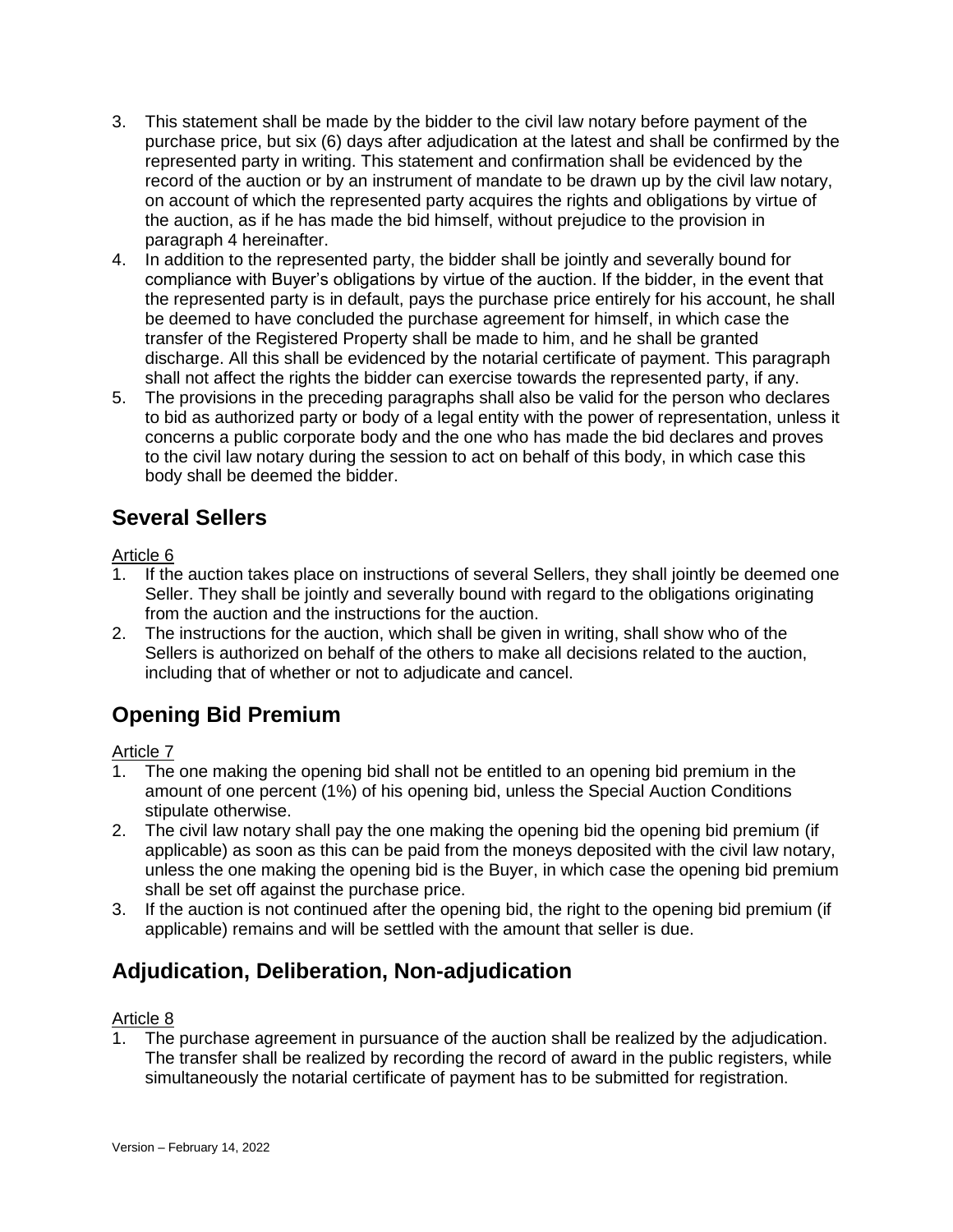- 2. Seller shall have the right not to adjudicate or to deliberate on whether or not to adjudicate. The term of deliberation shall end on the second business day following the bidding by descending price or so much earlier as Seller might have adjudicated. Seller is authorized to extend the term of deliberation once, by three (3) workdays at the most.
- 3. After the highest bid has been made public, Seller shall declare whether he adjudicates and to whom, whether he uses the right of deliberation or that he does not adjudicate. This statement shall be inserted in the record of the auction.
- 4. The adjudication after deliberation shall be evidenced by the record or from a notarial deed shall be executed on the day the term of deliberation ends, and which deed shall show what bidder the adjudication is made to.
- 5. If Seller has not expressed himself within the term of deliberation on whether or not to adjudicate, he shall be deemed not to have adjudicated.
- 6. In the event of auction in combination, Seller may adjudicate to bidders for lots, even if the bid for the combination of these lots is higher.
- 7. The auction may always be cancelled without stating reasons, as long as no adjudication has been made.

### **Taxes, Fees and other Costs**

- 1. In as far as due, the following shall be charged to Buyer:
	- a. transfer tax;
	- b. the fee for Buyer's account in conformity with the auction rates determined by the Common Court of Justice of the Netherlands Antilles and Aruba or any other rate that will supersede it validly in the future;
	- c. the cost of the Act of Command; the cost of the Act of adjudication and discharge;
	- d. the Land Registry fee and the cost of Land Registry investigation;
	- e. the cost of cancellation of the registrations of mortgages and attachments;
	- f. the costs of preparation of the auction, advertising, marshall, posters, appraisal, auctioneer's fee, rent of the auction room and all other costs attached to the auction;
	- g. the cost of vacating;
	- h. the cost of revenue stamps and disbursements;
	- i. the outstanding property charges, including property tax (if applicable) and ground rent (if applicable);
	- j. the costs and charges pursuant to the Special Auction Conditions.
- 2. In as far as due, the following shall be charged to Seller, deducted from the proceeds of the auction pursuant to Article 13, paragraph 3:
	- a. the fee for Seller's account in conformity with the auction rates determined by the Common Court of Justice of the Netherlands Antilles and Aruba or any other rate that will supersede it validly in the future;
	- b. the cost related to the execution, if any, in as far as not already stated;
	- c. the opening bid premium (if applicable);
	- d. the costs and charges pursuant to the Special Auction Conditions.
- 3. The taxes, costs and charges referred to in paragraph 1 of this Article shall never constitute part of the bid made, but shall be due in addition to it.
- 4. The property tax and other levies related to the Registered Property, both those overdue and those related to the current year, shall be for Buyer's account as stipulated in Article 9, paragraph 1, unless stipulated differently by Seller in the Special Auction Conditions.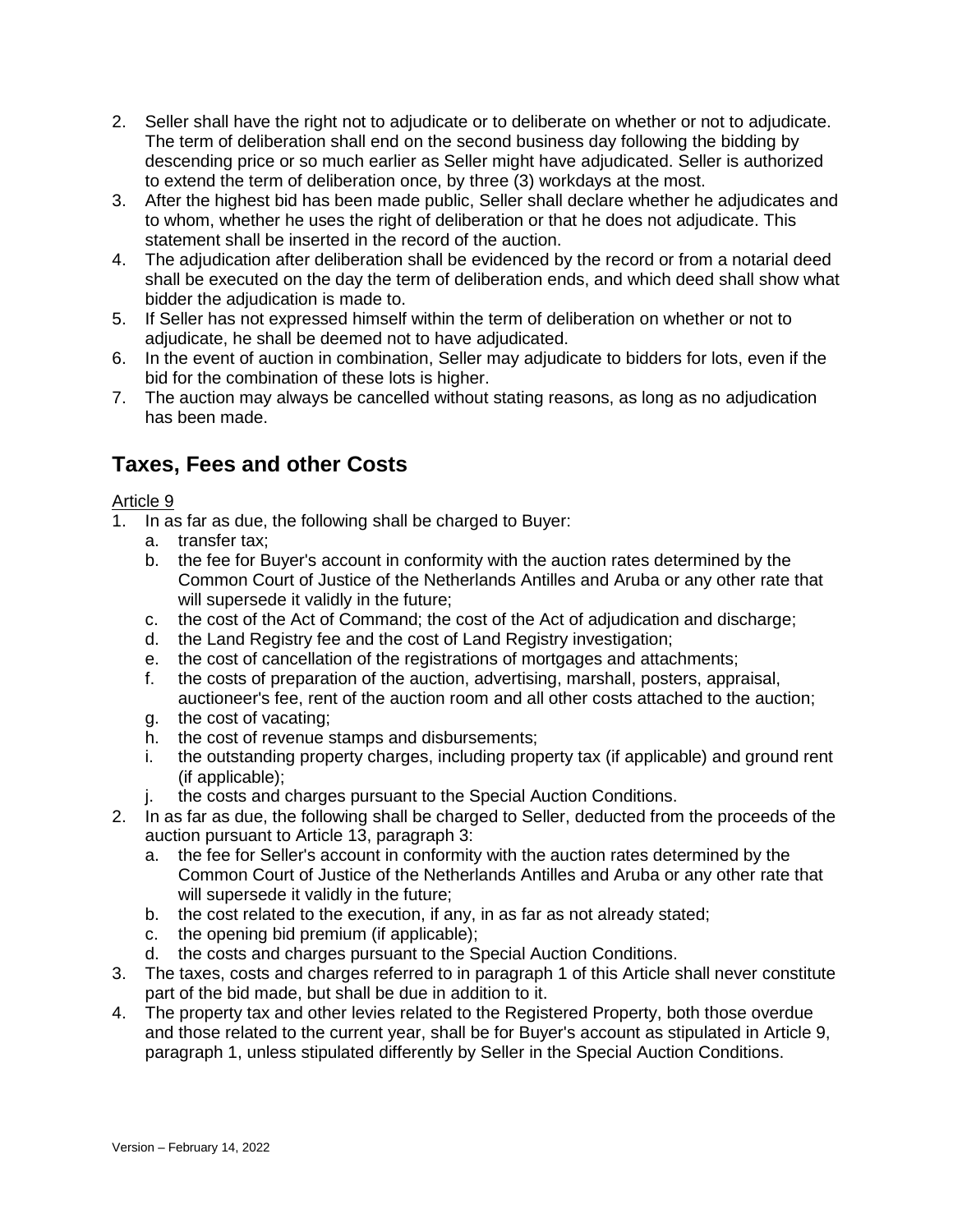### **Time of Payment**

Article 10

- 1. The amount Buyer owes shall be paid within the following terms:
	- a. the taxes, fees and other costs referred to in Article 9, paragraph 1, and the amounts as referred to in Article 9, paragraph 4: five (5) business days after the adjudication at the latest;
	- b. the deposit pursuant to Article 12, paragraph 1: two (2) business days after payment has been requested at the latest;
	- c. the purchase price: six (6) weeks after the adjudication or another date that has been contained in the Special Auction Conditions for this purpose at the latest.
- 2. The amount that Seller owes, referred to in Article 9, paragraph 2, shall be paid on the day on which the purchase price is to be paid at the latest, or so much earlier as it has been established that the auction does not take place, or that the Seller does not proceed to adiudicate.
- 3. If the amount of the sum to be paid at the moment it becomes payable has not been fixed as yet, an amount to be estimated for this purpose by the civil law notary shall be paid as further setoff.
- 4. As soon as Buyer fails to meet any payment obligation, he shall be considered to be in default in the sense of Article 22, and he shall pay the legal interest in respect of the amount due as of that moment, without any notice of default being required.

## **Payment Method, Discharge**

#### Article 11

- 1. Anything owed by Buyer and Seller with regard to the auction, including the purchase price, shall be deposited with the civil law notary in the manner to be indicated by the her.
- 2. Buyer's right to suspend payment or apply setoff shall be explicitly precluded in as far as the law permits it, except setoff against the deposit paid and not used, or against the opening bid premium owed to Buyer, if any.
- 3. As soon as Buyer has met all his payment obligations by virtue of the auction, this shall be evidenced by a notarial certificate of payment.

# **Deposit**

- 1. Buyer shall pay the civil law notary a deposit in the amount of ten percent (10%) of the purchase price. No interest shall be paid in respect of the deposit.
- 2. The civil law notary shall return the deposit to Buyer if the purchase agreement has been dissolved for another reason than attributable shortcoming of Buyer, unless Seller and Buyer have agreed otherwise.
- 3. If Buyer fails to meet his obligations, or if it has not been established whether he is in default, the civil law notary shall keep the deposit Buyer has paid in her custody – without prejudice to identical payment instructions of Seller and Buyer – until it is established pursuant to a decision of the competent Court that has become final and conclusive, or another binding ruling, to whom payment is to be made. A decision that has become final and conclusive shall also be understood to be a default judgment served on the residence of defendant, against which no objection was filed within six (6) weeks after the date of this service. The civil law notary shall deduct taxes, fees and other costs for Buyer's account pursuant to Article 9 from this deposit, in as far as due and not paid as yet.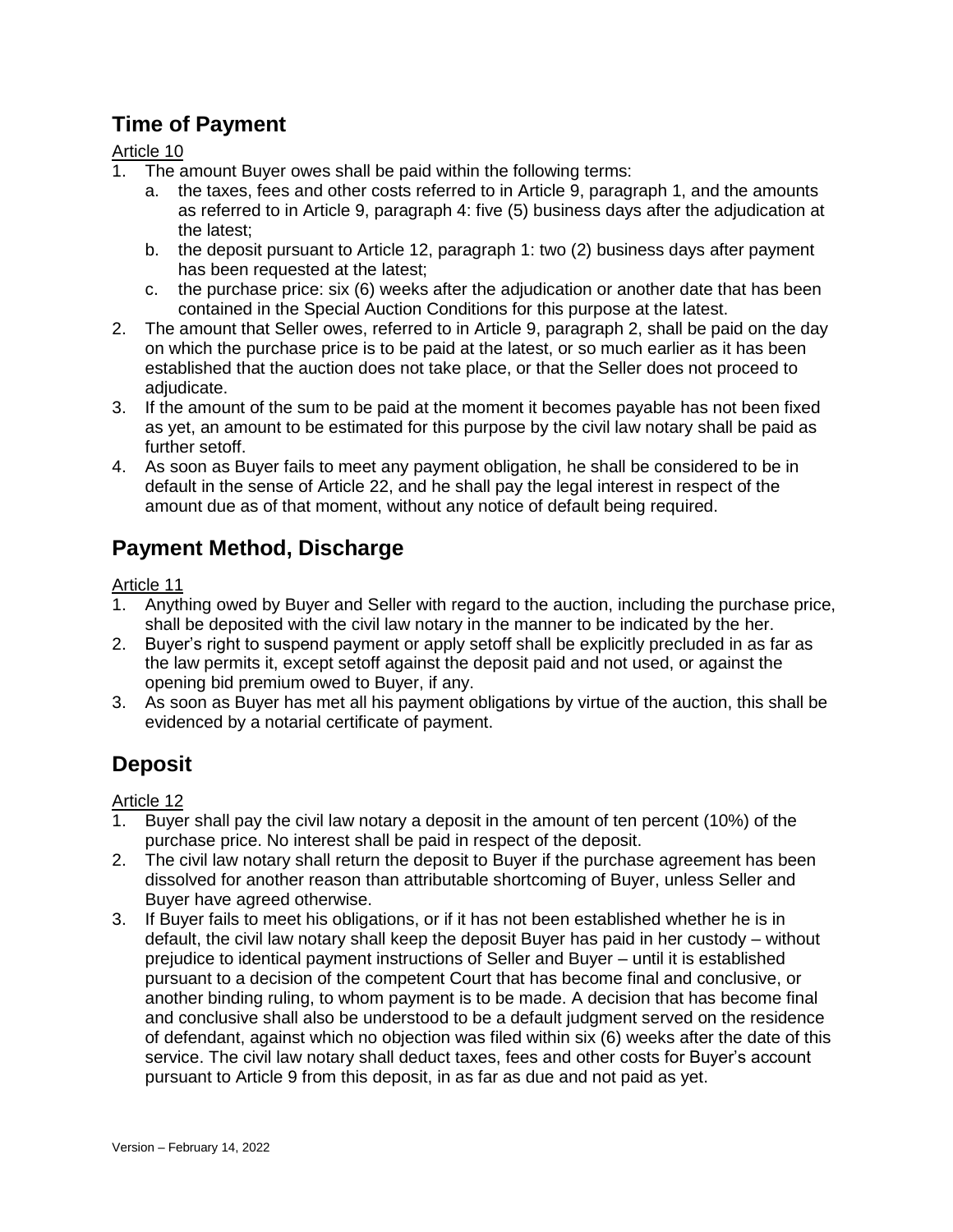- 4. Buyer may also meet his obligation to pay a deposit by giving the civil law notary a letter of guarantee for the same amount, which letter shall:
	- a. be unconditional and valid until at least one month after the ultimate date fixed for the payment of the purchase price;
	- b. be issued by a bank or organization that is under supervision by virtue of the State Ordinance Supervision Credit System;
	- c. contain the clause that the bank or organization in question will pay the civil law notary the amount of the guarantee upon the notary's demand. If the amount of the guarantee has not been paid and Buyer has no more payment obligations, the civil law notary shall notify the bank or organization that the guarantee can be cancelled.
- 5. The provisions concerning the deposit with regard to Buyer shall also apply to the one who has made the bid for him pursuant to Article 5, and for the one making the opening bid, provided that for the latter the amount of the deposit is calculated in respect of the opening bid. This deposit shall be cancelled and reversed as soon as the obligations of the one making the opening bid or the bidder by virtue of the auction have ended.
- 6. If Buyer or the one making the opening bid or the one bidding by descending price fails to meet his obligation to pay a deposit in time, or fails to issue a letter of guarantee, this shall be default to which the provisions in Article 22 are applicable, provided that notice of default shall not be required.

## **Allocation Payments**

#### Article 13

- 1. The payments made to the civil law notary by or on behalf of Buyer shall serve as payment of what Buyer owes, notably in the sequence:
	- a. transfer tax due pursuant to the content of the deed(s) and the costs and charges pursuant to Article 9, paragraph 1;
	- b. interest, penalty and compensation;
	- c. the purchase price.
- 2. If the payment by virtue of Article 10, paragraph 1, letter a, includes an amount for transfer tax that appears not to be due, this amount shall not be paid back to Buyer, but be deemed a deposit pursuant to Article 12 or as a supplement to it.
- 3. The net proceeds of the auction shall be the purchase price, reduced by the amounts referred to in Article 9, paragraph 2, as well as, if applicable, the amounts referred to in Article 9, paragraph 4.

## **Information Obligation and Proof of Solvency**

- 1. The bidder and buyer are obligated to identify themselves to the civil law notary and to provide any information necessary to be able to verify whether the financial obligations in pursuance of the auction can be met. By making the bid, they shall give the civil law notary permission to make inquiries, when necessary.
- 2. The bidder and buyer are obligated to immediately and at first request of the civil law notary surrender a proof of their solvency by means of a letter of guarantee that is in conformity with the demands stipulated in article 12 paragraph 4, for a total amount of the bid increased with the taxes and costs mentioned in article 9 paragraph 1. By surrendering that letter of guarantee the Buyer has also complied with his obligations as stated in article 12.
- 3. Failing to surrender the letter of guarantee mentioned in paragraph 2 will consequently mean that the bidder and Buyer qualify as non solvent reason why the notary will not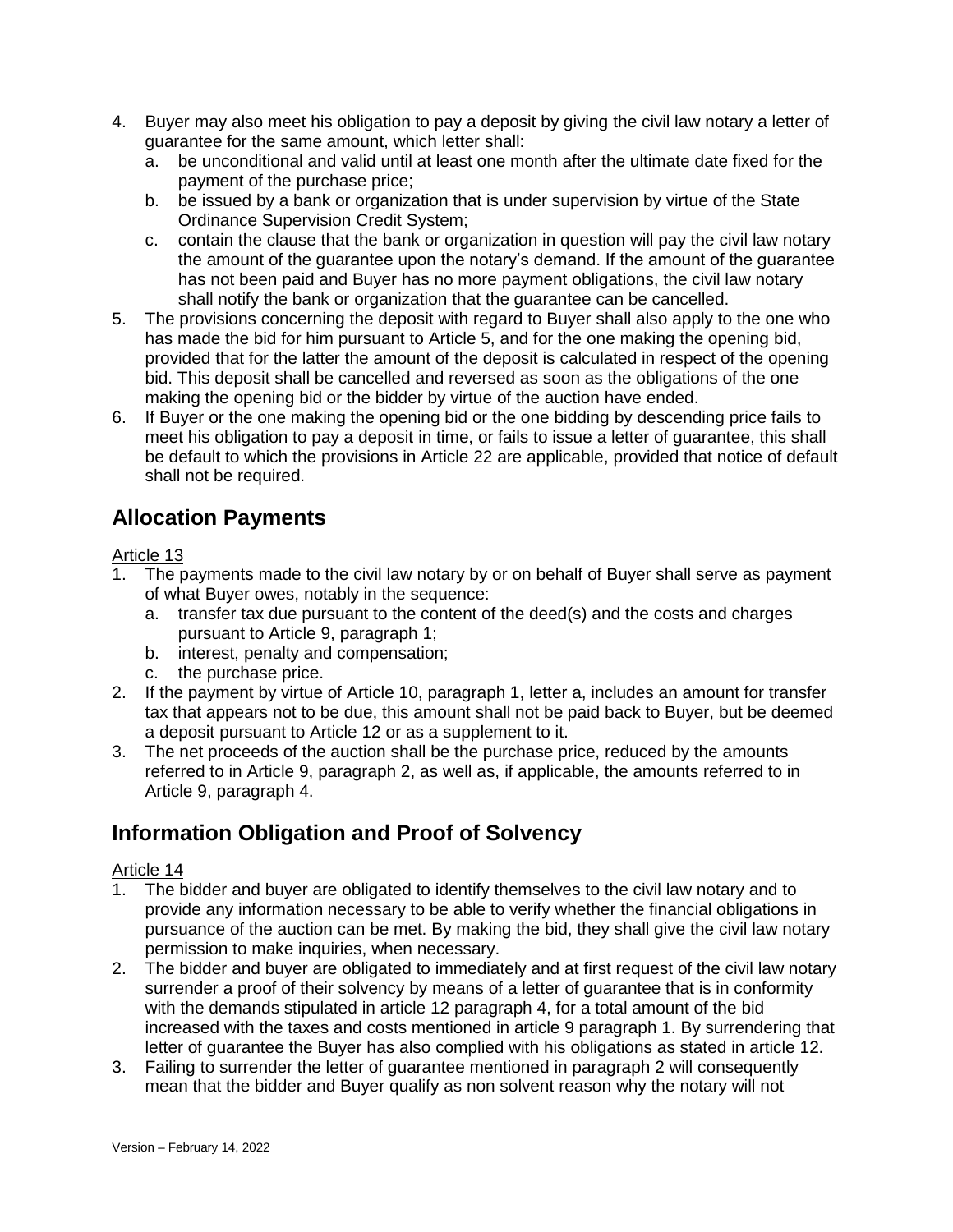recognize the bidder and Buyer's bid as such, unless Seller immediately declares that the bid will be recognized.

## **Special Charges, Restrictions and Exclusions**

#### Article 15

- 1. Seller shall not vouch for the Registered Property being transferred free from special charges and restrictions, also including restricted rights, easements, and qualitative obligations. Buyer shall not invoke that the Registered Property is encumbered with a charge or restriction it should not have been encumbered with, or that it fails to correspond with the agreement, unless Seller knew this. Nor shall Seller vouch for absence of material defects to or in the Registered Property, also including soil pollution, if any. Buyer shall accept the special charges and restrictions set forth in the special auction conditions.
- 2. In as far as the law permits it, the civil law notary and Seller shall preclude any liability.
- 3. In as far as the law permits it, the civil law notary and Seller shall not grant any indemnity.

### **Description of the Obligation to Transfer**

#### Article 16

- 1. Seller is obligated to transfer to Buyer the ownership or if the Registered Property concerns another right - this right.
- 2. If the measurement or size of the Registered Property stated by Seller is not correct, neither party shall derive any right from it. An exception can be made with regard to Buyer if Seller has not made the statement in respect hereof in good faith.
- 3. If the Registered Property has been rented out or issued in long leased, the rights and obligations from the rent or long lease shall pass to Buyer in as far as the law prescribes it. If the rent and long lease as well as other rights are pledged to seller or third parties, this has to be mentioned in the Special conditions of auction. As of the date of the Notarial statement of payment seller relinquishes his right of pledge, including the authority to collect non paid rent or long lease terms, which is accepted by buyer. Rent of long lease terms that are already collected will be settled between seller and buyer as of the date of payment.
- 4. Movable objects that are present in or at the Registered Property and that do not fall under the description referred to in Article 3:254 of the Civil Code shall not be included in the sale or transfer, unless explicitly set forth otherwise in the Special Auction Conditions.
- 5. If the Registered Property concerns another right than ownership, the provisions in this Article shall apply in as far as the conditions of this right are not different.

## **Transfer**

- 1. As soon as the condition of full payment attached to the adjudication has been met, the transfer of the Registered Property can be completed as described in paragraphs 2 and 3. Both Buyer and Seller can realize this unilaterally.
- 2. The transfer of the Registered Property shall take place by recording the individual deed of special auction conditions, if any, the record(s) of the auction, the Act of Adjudication, if any, the Act of Command, if any, and the notarial certificate of payment in the public registers of the Land Registry Office. Without aforementioned notarial certificate of payment, the other deeds mentioned are not meant or suitable to be recorded in the public registers, and consequently cannot realize the transfer.
- 3. After the transfer, dissolution of the purchase agreement cannot be claimed anymore. In the opinion of Seller and Buyer in this foreclosure sale, this clause shall be a key stipulation as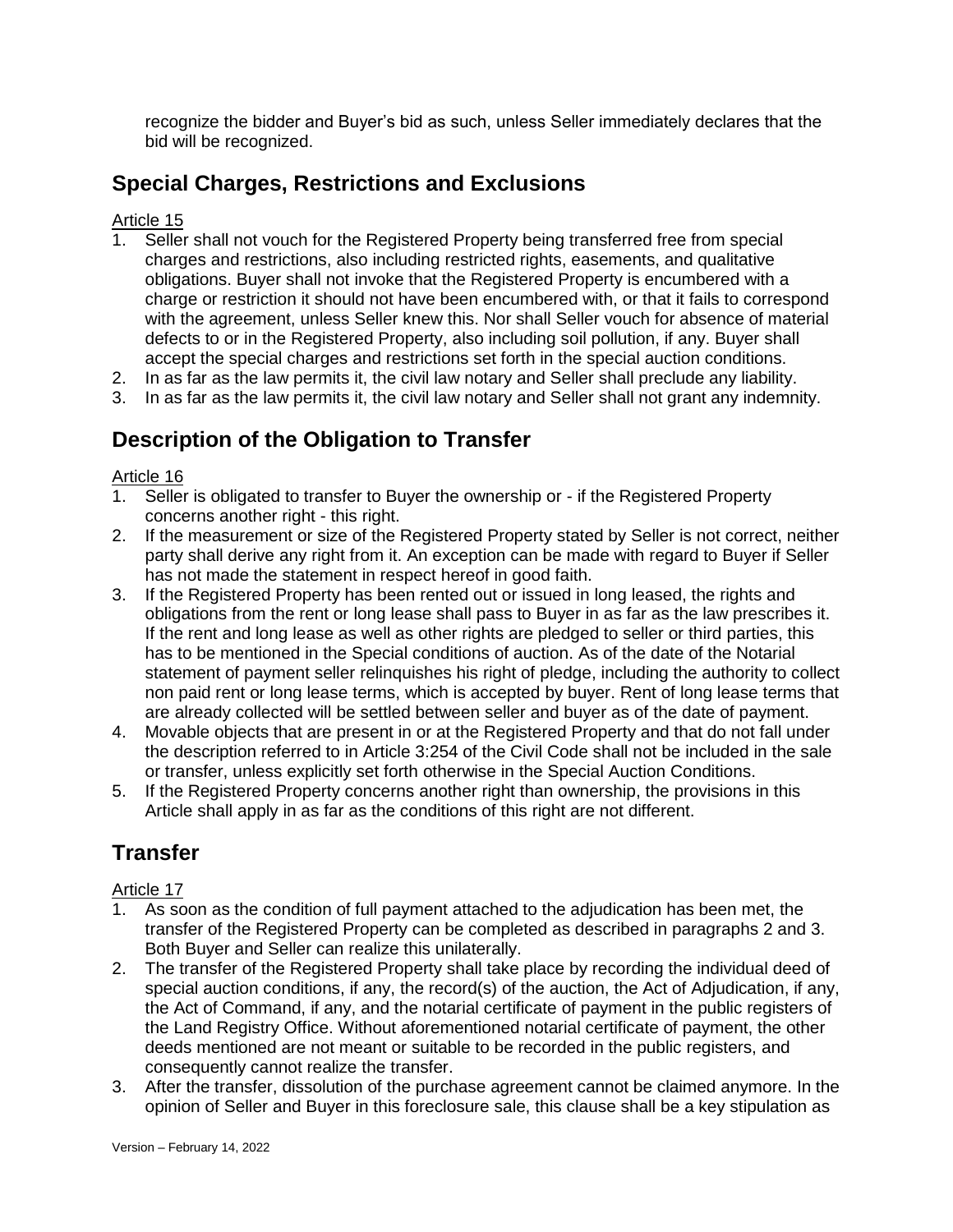referred to in Article 6:231 of the Civil Code, without which the agreement would not have been concluded.

- 4. The civil law notary shall dispose of the purchase price received by him in the manner as the law prescribes to the civil law notary in Article 3:270 of the Civil Code or in Article 551 of the Code of Civil Procedure.
- 5. Seller is not obligated to any assistance in cancelling registrations of cancelled mortgages, attachments, and restricted rights referred to in Article 3:273, paragraphs 2 and 3, of the Civil Code, except in as far as it concerns registrations of cancelled restricted rights created in favor of Seller himself.

## **Risk and Insurance**

#### Article 18

- 1. The Registered Property shall be for Buyer's risk as of the adjudication.
- 2. Buyer is obligated from the moment he bears the risk until the moment of payment of the purchase price to see to it that the structures belonging to the Registered Property are insured with a solid insurance company against fire damage and other damage to be insured in accordance with custom, for at least the amount of the purchase price, augmented by twenty percent (20%) hereof.
- 3. This obligation shall not apply in as far as Buyer can prove that this insurance is not possible in reason, or Buyer is a government agency that is not in the habit of insuring its structures.
- 4. If desired, Buyer shall surrender the insurance policy and receipt of payment of premium. Seller is authorized to make inquiries with the insurance company.
- 5. If Buyer fails to meet his obligation to insure or to provide information on this point, Seller is authorized to take out the insurance in the name of and for account of Buyer.
- 6. As security for the payment of the purchase price and of what he owes in addition, Buyer shall transfer his rights originating from aforementioned contract of insurance to Seller. Seller shall have the right, and in as far as necessary he shall be granted power of attorney by Buyer, to cause the transfer referred to in the preceding sentence of this Article to be served on the insurance company. The policy relating to aforementioned contract of insurance shall remain in the hands of Seller until that time.

## **Delivery**

- 1. Delivery of the Registered Property shall take place, unless stipulated differently in the Special Auction Conditions, on the day the purchase price is to be paid, provided that Buyer has paid the purchase price and any other amounts he owes with regard to the auction.
- 2. If the delivery takes place before the purchase price has been paid, based on the Special Auction Conditions or another agreement, Buyer shall pay the statutory interest in respect of the purchase price from the day of delivery up to and including the day of payment. If subsequently Buyer fails to meet his payment obligations, his right of use shall end immediately and he shall promptly make the Registered Property available to Seller in the original condition, empty and vacated. The obligation to pay legal interest shall end at the end of the day on which the Registered Property is available to Seller again in aforementioned condition, without prejudice to the provision in Article 10, paragraph 4.
- 3. In as far as possible, Seller shall give Buyer the opportunity to inspect the Registered Property before the delivery.
- 4. The Registered Property shall be delivered in the actual condition it is in at the moment of the delivery. If the Registered Property is destroyed or damaged in whole or in part, or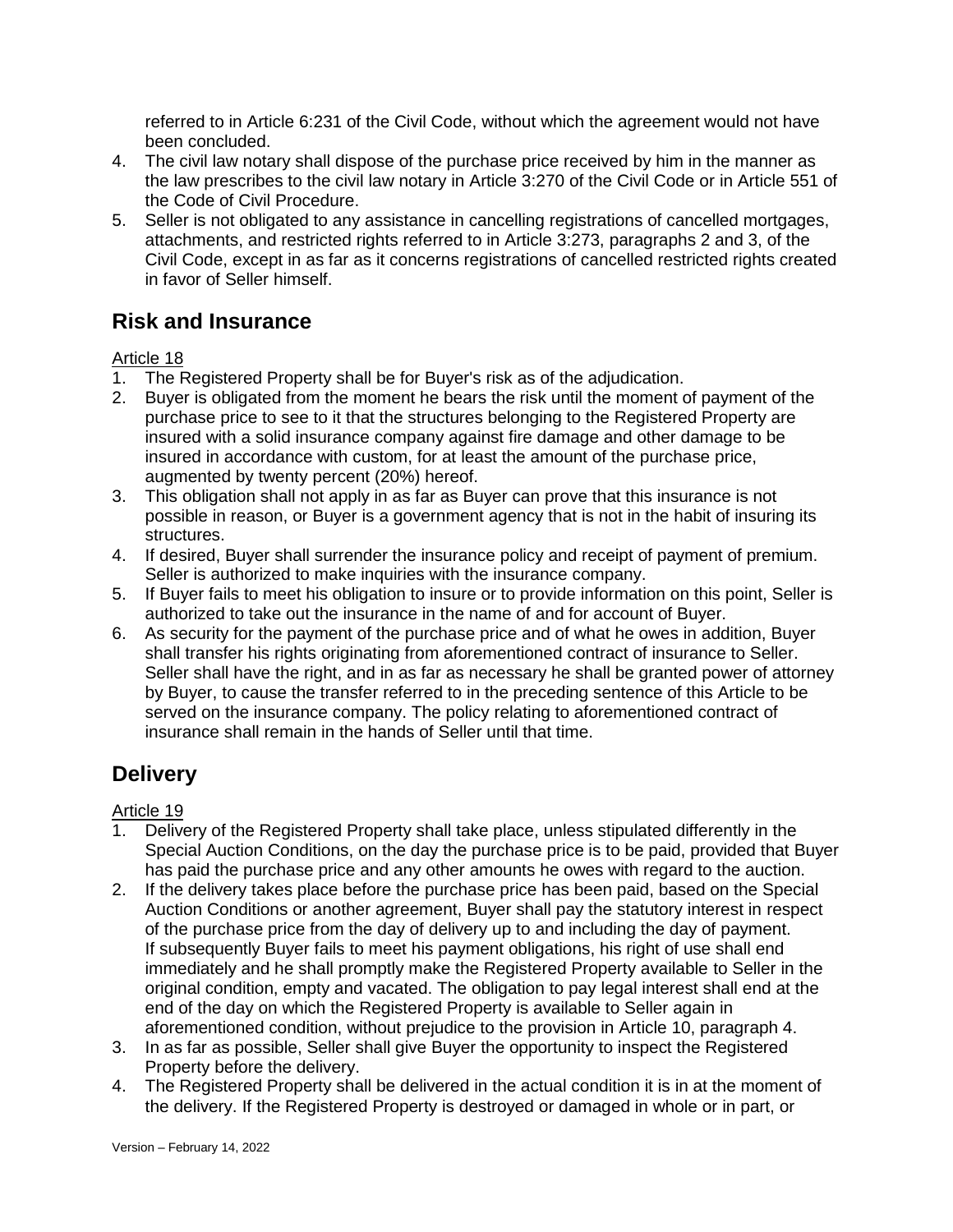devaluates in any other way after the adjudication, this cannot be invoked against Seller, irrespective of the cause.

5. The presence of occupants and/or users at the time of delivery of the Registered Property shall be for Buyer's account and risk.

### **Vacation**

Article 20

- 1. If the Registered Property is used by the owner and his family, and is consequently not delivered free from use, Buyer can realize vacation by virtue of the first authenticated copy/copies of the deed(s) needed for this purpose, if necessary with the assistance of the police. This shall not apply if delivery takes place not free from occupants and/or users based on the special auction conditions.
- 2. It shall be inserted in the Special Auction Conditions which of the following (parts of) paragraphs are applicable:
	- a. Buyer shall accept the Property Sold in the condition it appears to be in at the time of the actual transfer, and furthermore with continuation of the present lease agreements.
	- b. Buyer shall accept the Property Sold in the condition it appears to be in at the time of the actual transfer, and for the rest Seller has no knowledge of lease agreements related to the Property Sold.
	- c. If Buyer accepts the Property Sold in whole or in part with continuation of the present lease or hire-purchase agreements, Seller does not vouch for it that the payment installments not due as yet at the time of the actual transfer have not been or will not be disposed of.
	- d. If Buyer accepts the Property Sold in whole or in part with continuation of the present lease or hire-purchase agreements, Seller does not vouch for it that as of the conclusion of the purchase, existing lease or hire-purchase agreements are not amended, the Registered Property is not rented out in whole or in part, sold by a hirepurchase agreement, or surrendered in use in any other way.
	- e. Exercising the power set forth in Article 3:264 CCA shall be left to Buyer. Exercising the power shall take place for Buyer's account and risk.
	- f. If the Registered Property is in use and is not transferred free from use, it shall be up to Buyer to vacate the Property Sold for his account. Seller does not vouch for Buyer's power to vacate.
- 3. In the event of a foreclosure sale by a judgment creditor, the latter shall invoke nullity of the agreements of lease or long lease concluded after the attachment.

## **Consequences of Defects at the Time of Delivery**

#### Article 21

Given the provisions in Articles 18, paragraph 1, and 19, paragraph 4, the consequences in the event of defects at the time of delivery that are not the result of attributable shortcoming of Seller shall be fully for Buyer's account.

### **Non Compliance**

#### Article 22

If the purchase agreement is not complied with or not in time, other than by shortcoming attributable to one of the parties, the defaulting party shall be liable for any damage originating from it for the other party, together with interest and expenses, irrespective of the fact whether the defaulting party is in default in the sense of the next paragraph.